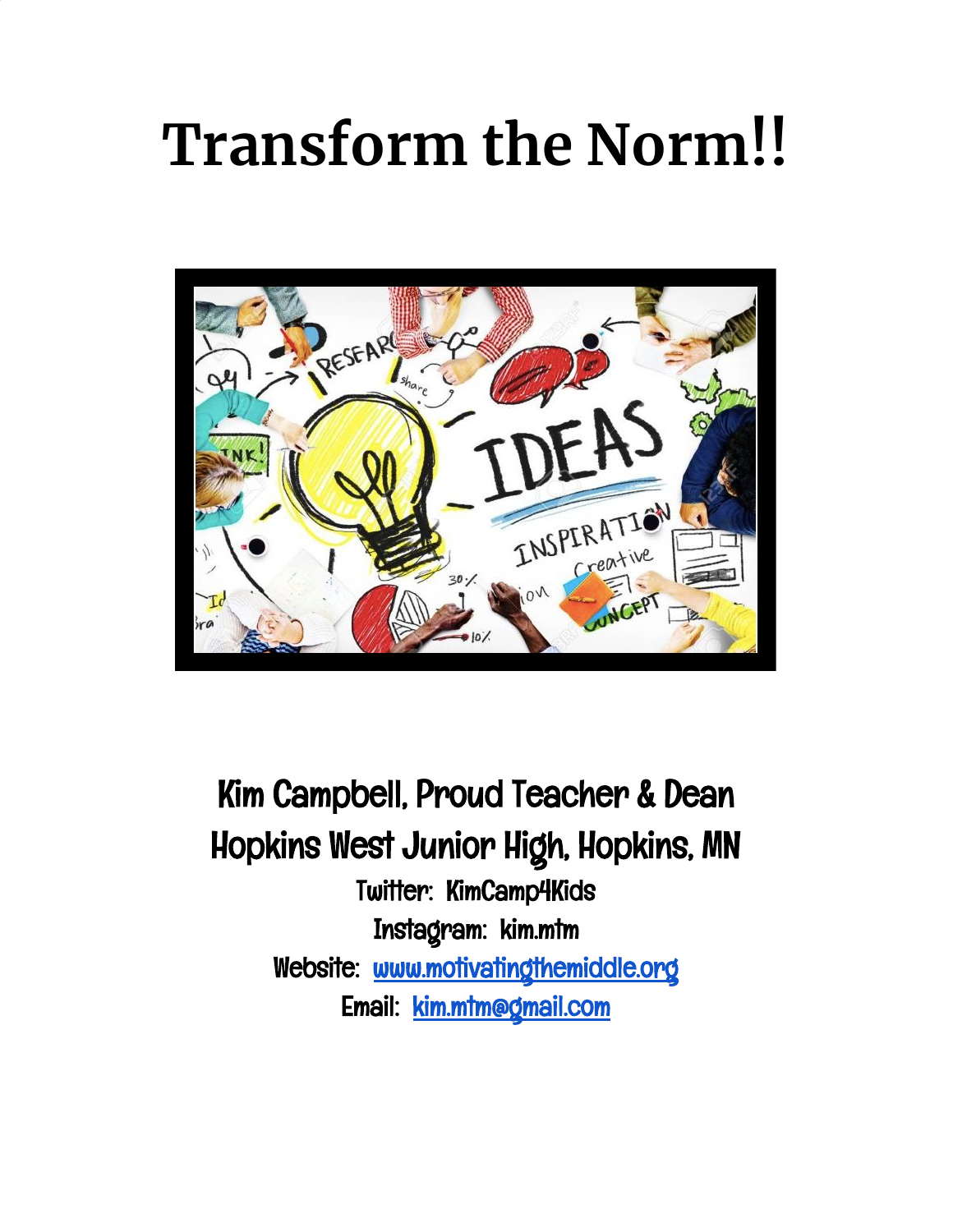## **SKILLS STUDENTS IILL ALWAYS NEED**



**Curiosity &** Imagination

**Effective Oral** 

& Written

Communication



**Initiative &** Entrepreneurship



**Agility & Adaptability** 



**Collaboration Across Networks & Leading** by Influence

#### teachthought



**Critical Thinking & Problem Solving** 



**Accessing &** Analyzing **Information** 

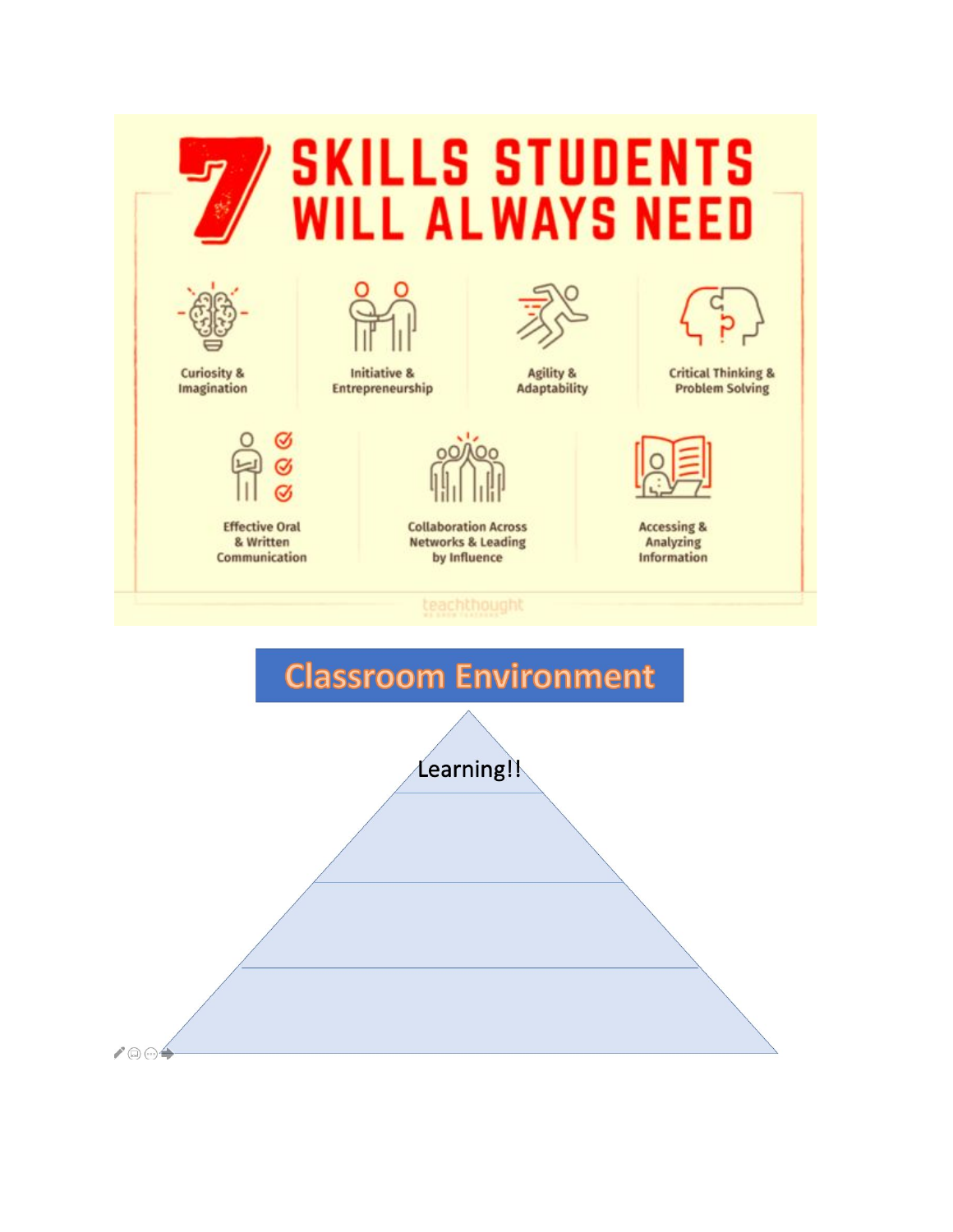#### **Welcoming Classroom!!**

| Teacher Moves (that make a difference-how we can prevent student behaviors we don't<br>want)                                                                                                    |                                                                                                                                                                                                                                                                                                                                                                                                                                                                                    |
|-------------------------------------------------------------------------------------------------------------------------------------------------------------------------------------------------|------------------------------------------------------------------------------------------------------------------------------------------------------------------------------------------------------------------------------------------------------------------------------------------------------------------------------------------------------------------------------------------------------------------------------------------------------------------------------------|
| Welcoming<br>-students rated these classrooms 3.96/5 for<br>amount they learned (5=most possible)                                                                                               | Smiles and greets students by name<br>$\bullet$<br>as they enter classroom<br>Uses humor<br>Communicates well with students<br>$\bullet$<br>Treats students like humans/equal<br>$\bullet$<br>Allows movement<br>$\bullet$<br>Allows breaks<br>$\bullet$<br>Forms relationships with students<br>$\bullet$<br>Stays calm<br>$\bullet$<br>Keeps class positive and upbeat<br>$\bullet$<br>Helpful<br>Kind<br>Being consistent with expectations<br>Forgives us/doesn't hold grudges |
| <u>Average</u><br>-students responded with descriptors of<br>classrooms in which they learned an average<br>amount and didn't feel uncomfortable but also<br>didn't feel excited about going to | Balance of strict/fun<br>$\bullet$<br>Nice environment<br>Sticks to content, not much in terms of<br>personal relationships<br>Communicates directly<br>$\bullet$                                                                                                                                                                                                                                                                                                                  |
| <b>Hostile</b><br>-students rated these classrooms 2.67/5 for<br>amount they learned (5=most possible)                                                                                          | Does not form relationships<br>$\bullet$<br>Critical-of looks, performance, etc.<br>$\bullet$<br>Yells/has outbursts<br>$\bullet$<br>Calls students out in front of everyone<br>$\bullet$<br>Overly restrictive<br>$\bullet$<br>Overly permissive<br>$\bullet$<br>Unkind<br>$\bullet$<br>Instructs in only one style<br>$\bullet$<br>Targets students/accuse without<br>evidence<br>Punishes whole class for actions of a<br>few                                                   |

#### Writing an Essential Question:

- 1. Give students time to dig into their topic...do some research, skim, browse.
- 2. Have them find out the following: who, what, when, why, how, where, etc.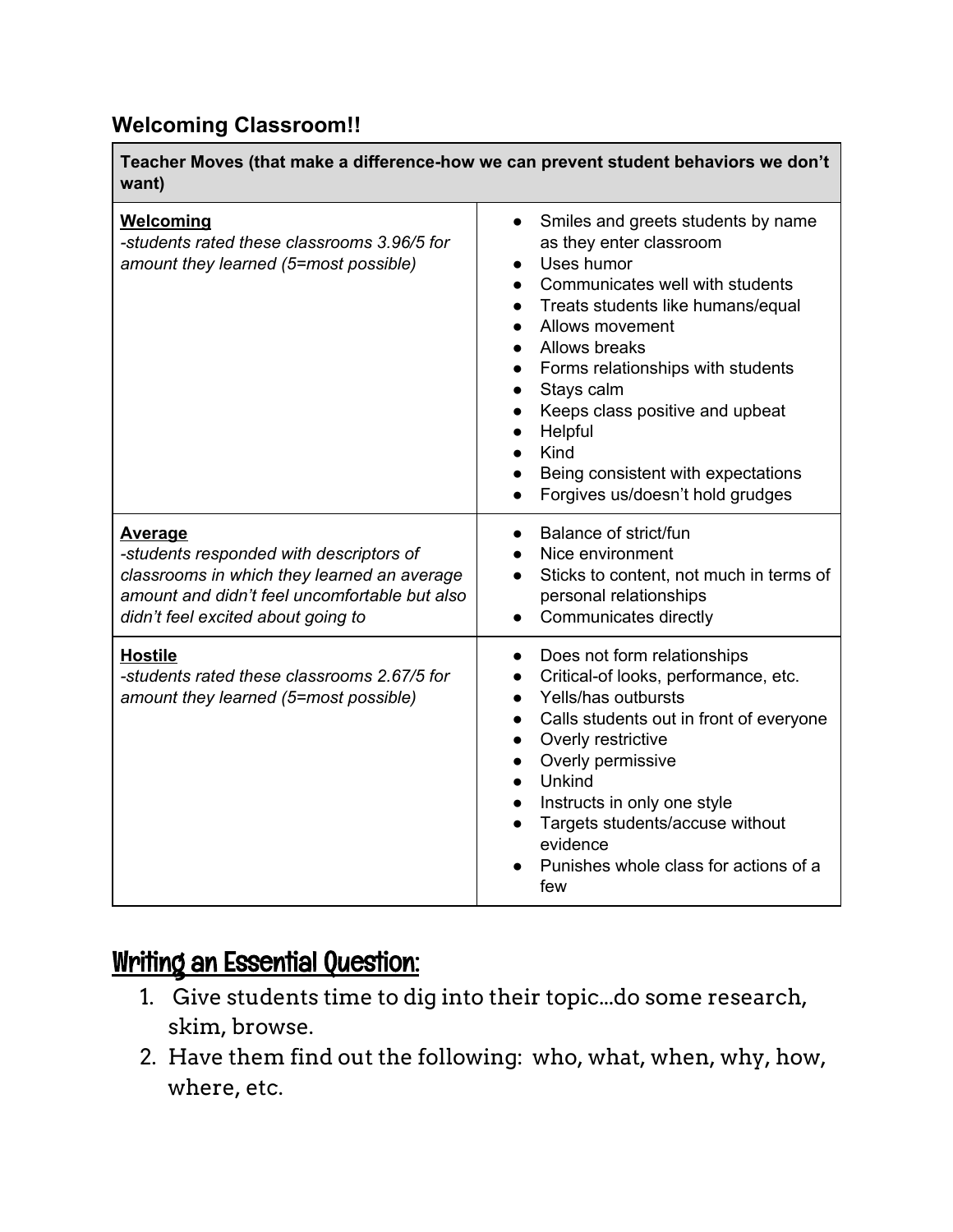- 3. Use Media Specialists to find solid resources students can use to research their topic.
- 4. NOW….have students write their own essential question. Keep in mind:
	- a. Question should be open-ended
	- b. Must be question that is an in depth question
	- c. Must be meaningful to student. (Ask: How is your question meaningful to you?)

Use sentence stems to help students draft their question:

- How would you……?
- What would result if…?
- How would you describe….?
- How does...compare with…?
- What is the relationship between…..and …..?
- How could you change….?
- How would you improve...?
- How do you feel about…?
- Why do you believe....?
- What is your opinion…?
- Why do you feel…?
- What would you do differently….?
- How would you go about solving the problem…?

### Resources to Consider:

Dive into Inquiry: Amplify Learning and Empower Student Voice, Trevor Mackenzie

John Spencer: What is Design Thinking? <http://www.spencerauthor.com/what-is-design-thinking/>